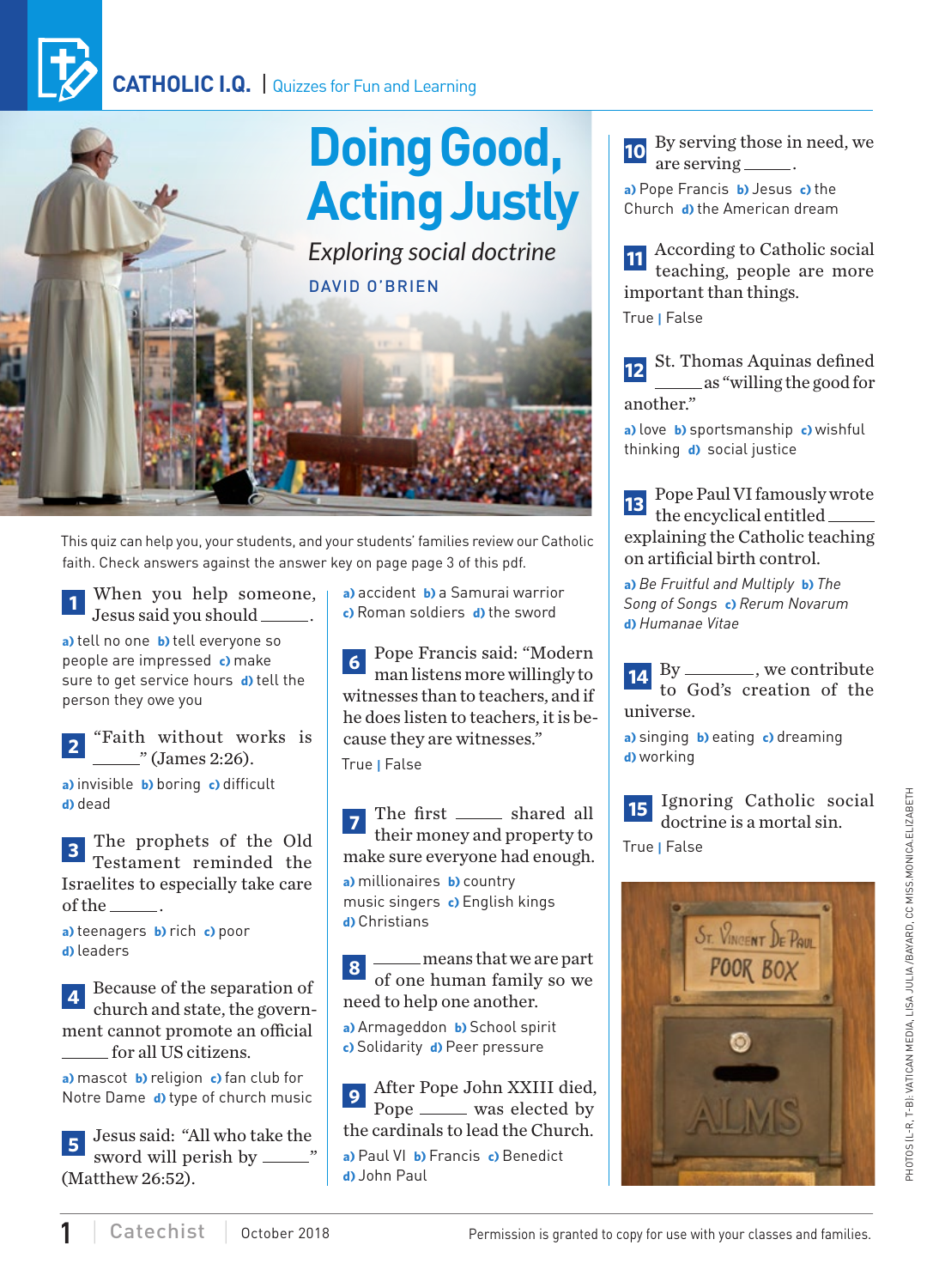#### **<sup>16</sup>** Catholicism teaches that are the central social institutions of our society.

- **a)** marriage and family **b)** the presidency and Congress
- **c)** Facebook and Snapchat **d)** the Army and the Navy

# **Kids' quiz**

**17** "If [one] part [of the body] suffers, all the parts \_\_\_\_\_\_\_" (1 Corinthians 12:26).

**a)** pray **b)** suffer with it **c)** avoid it **d)** call for help

**18** It is <u>the some</u>-to pick on someone if they are different.

**a)** never okay **b)** sometimes allowed **c)** fun **d)** American

**<sup>19</sup>** "If you want peace, work for ..." – Pope Paul VI **a)** the United Nations **b)** the military **c)** justice **d)** Google

**<sup>20</sup>** Like the Ten Commandments, you can find a list of the principles of Catholic social teaching in the Bible. True **|** False

**Doing Good for Others** Find the answer key on the next page of this pdf.

**<sup>1</sup>** Mother Teresa took care of in the slums of Calcutta.

**a)** priests **b)** the poor **c)** rich children **d)** animals

**<sup>2</sup>** Jesus told the story about the Good \_\_\_\_\_ who helped the injured man on the side of the road to Jericho.

**a)** Samaritan **b)** Amigo **c)** Catholic **d)** Doctor

**<sup>3</sup>** At the Last Supper, Jesus served his disciples by washing their \_\_\_\_\_\_.

**a)** dishes **b)** clothes **c)** hands **d)** feet

**<sup>4</sup>** The pope sometimes is called "The servant of the servants of God." True **|** False

**<sup>5</sup>** St. Francis of Assisi helped when everyone else avoided them due to their disease.

**a)** Franciscans **b)** his parents **c)** lepers **d)** the kings of Italy

**<sup>6</sup>** Children can serve at Mass as **a)** teachers **b)** deacons **c)** altar servers **d)** priests

**<sup>7</sup>** Beginning in the Middle Ages, vocations of service included teachers, lawyers, clergy, and  $\_\_\_\_\$ .

**a)** farmers **b)** doctors **c)** inn keepers **d)** butchers

Pope \_\_\_\_\_\_ recently said that "politics is one of the highest forms of charity."

**a)** Francis **b)** Leo XIII **c)** Julius I **d)** Gregory the Great

In the 1960s, \_\_\_\_\_ served his community by fighting for civil rights and equal treatment for African Americans.

**a)** Abraham Lincoln **b)** Gandhi **c)** Jesus **d)** Martin Luther King Jr.

**<sup>10</sup>** Marching in a protest against a bad law such as legal abortion is a form of service to society. True **|** False



**DAVID O'BRIEN** teaches theology at St. Leo University in Florida and is the author of *There's a Beer in My Handbag: Unusual* 

*Thoughts about Everyday Faith*.



Permission is granted to copy for use with your classes and families.